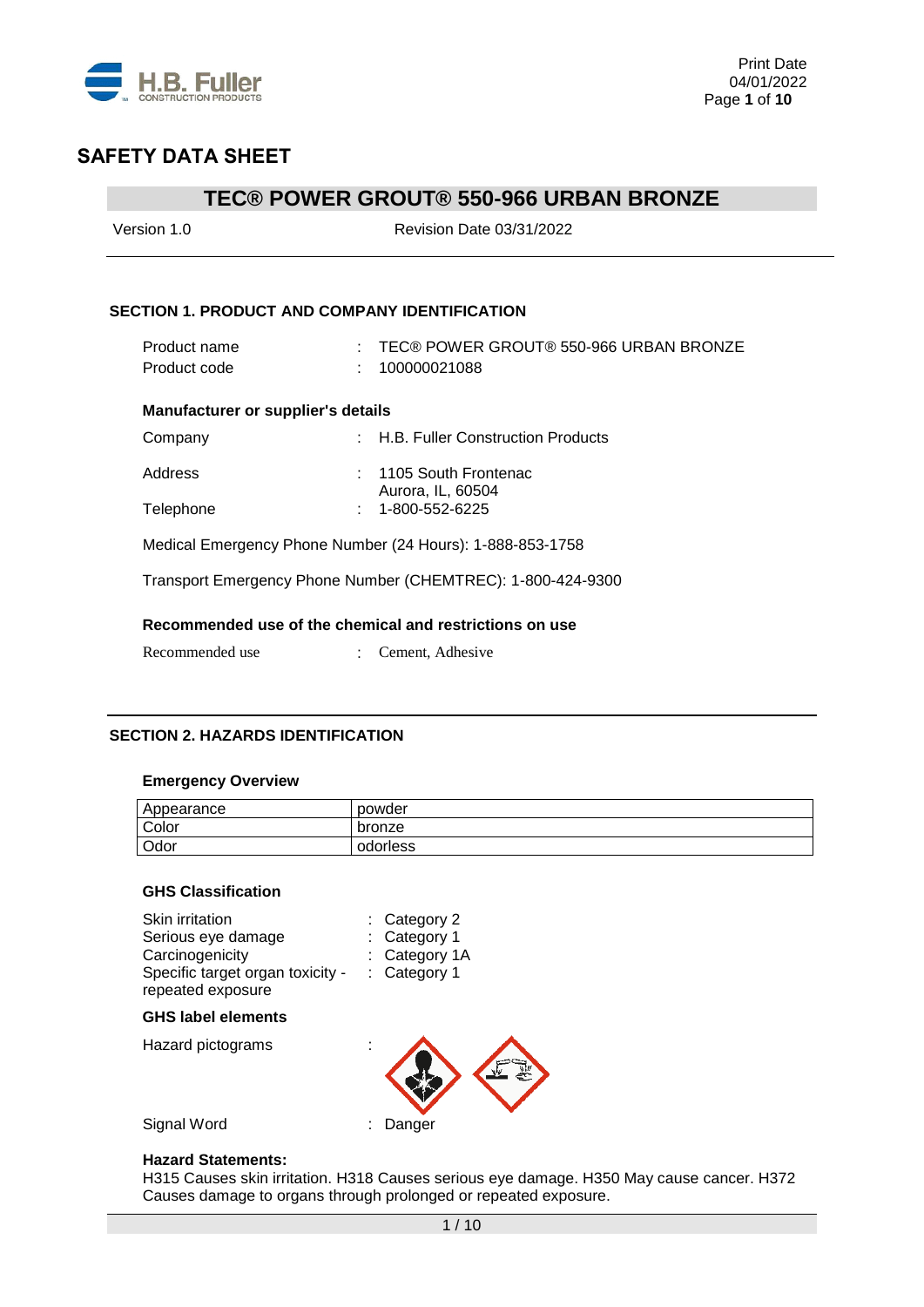

### **TEC® POWER GROUT® 550-966 URBAN BRONZE**

Version 1.0 Revision Date 03/31/2022

#### **Precautionary Statements:**

**Prevention:** P201 Obtain special instructions before use. P202 Do not handle until all safety precautions have been read and understood. P260 Do not breathe dust. P264 Wash skin thoroughly after handling. P270 Do not eat, drink or smoke when using this product. P280 Wear protective gloves/ protective clothing/ eye protection/ face protection.

**Response:** P302 + P352 IF ON SKIN: Wash with plenty of soap and water. P305 + P351 + P338 + P310 IF IN EYES: Rinse cautiously with water for several minutes. Remove contact lenses, if present and easy to do. Continue rinsing. Immediately call a POISON CENTER/ doctor. P308 + P313 IF exposed or concerned: Get medical advice/ attention. P332 + P313 If skin irritation occurs: Get medical advice/ attention. P362 Take off contaminated clothing and wash before reuse. **Storage:** P405 Store locked up.

**Disposal:** P501 Dispose of contents/ container to an approved waste disposal plant.

#### **Potential Health Effects**

| <b>Carcinogenicity:</b> |                                                           |                                                                |
|-------------------------|-----------------------------------------------------------|----------------------------------------------------------------|
| <b>IARC</b>             | Group 1: Carcinogenic to humans<br>quartz $(SiO2)$        | 14808-60-7                                                     |
|                         | Group 2B: Possibly carcinogenic to humans                 |                                                                |
|                         | titanium dioxide                                          | 13463-67-7                                                     |
| <b>OSHA</b>             | equal to 0.1% is on OSHA's list of regulated carcinogens. | No component of this product present at levels greater than or |
| <b>NTP</b>              | Known to be human carcinogen                              |                                                                |
|                         | quartz $(SiO2)$                                           | 14808-60-7                                                     |

#### **SECTION 3. COMPOSITION/INFORMATION ON INGREDIENTS**

Substance / Mixture : Mixture

#### **Hazardous ingredients**

| Chemical name                                                         | CAS-No.    | Concentration [%] |
|-----------------------------------------------------------------------|------------|-------------------|
| Cement, alumina, chemicals                                            | 65997-16-2 | $30 - 50$         |
| quartz (SiO2)                                                         | 14808-60-7 | $30 - 50$         |
| plaster of Paris                                                      | 26499-65-0 | $5 - 10$          |
| calcium carbonate                                                     | 471-34-1   | $5 - 10$          |
| titanium dioxide                                                      | 13463-67-7 | $0.1 - 1$         |
| A started a consequence of the started and the started and consequent |            |                   |

Actual concentration is withheld as a trade secret

#### **SECTION 4. FIRST AID MEASURES**

General advice : In the case of accident or if you feel unwell, seek medical advice immediately.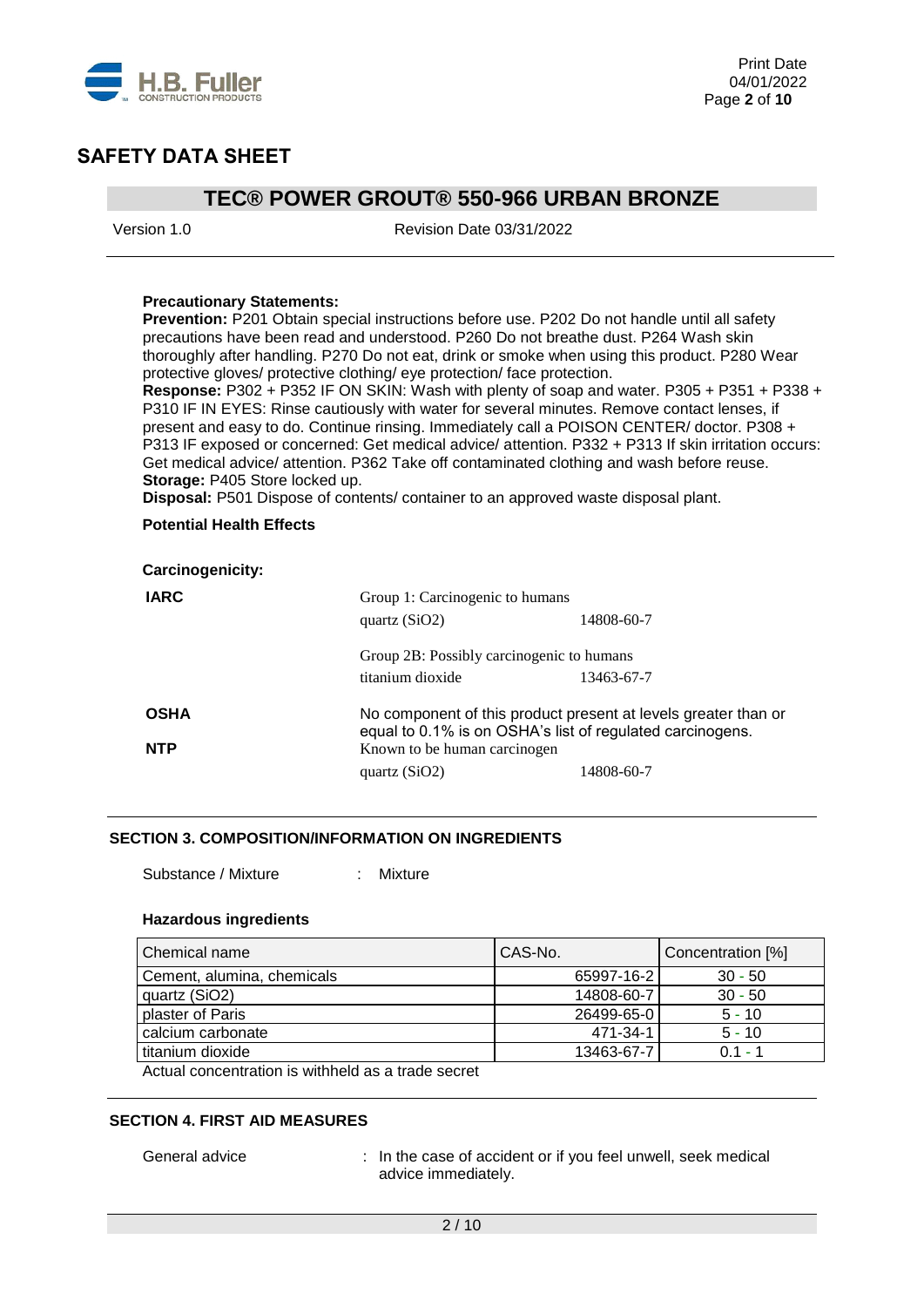

| <b>TEC® POWER GROUT® 550-966 URBAN BRONZE</b> |                                                                                                                                                                                                                         |  |
|-----------------------------------------------|-------------------------------------------------------------------------------------------------------------------------------------------------------------------------------------------------------------------------|--|
| Version 1.0                                   | <b>Revision Date 03/31/2022</b>                                                                                                                                                                                         |  |
| If inhaled                                    | $\pm$ If inhaled<br>Remove person to fresh air. If signs/symptoms continue, get<br>medical attention.<br>Oxygen or artificial respiration if needed.                                                                    |  |
| In case of skin contact                       | : Wash off with soap and water.<br>Remove contaminated clothing. If irritation develops, get<br>medical attention.                                                                                                      |  |
| In case of eye contact                        | : Flush eyes with water at least 15 minutes. Get medical<br>attention if eye irritation develops or persists.                                                                                                           |  |
| If swallowed                                  | : Do not induce vomiting. Seek medical attention if symptoms<br>develop. Provide medical care provider with this SDS.<br>If conscious, drink plenty of water.<br>Never give anything by mouth to an unconscious person. |  |

### **SECTION 5. FIRE-FIGHTING MEASURES**

| Suitable extinguishing media                                          | : Use water spray, alcohol-resistant foam, dry chemical or<br>carbon dioxide.                                                                                                                                         |
|-----------------------------------------------------------------------|-----------------------------------------------------------------------------------------------------------------------------------------------------------------------------------------------------------------------|
| Unsuitable extinguishing<br>media                                     | : None known.                                                                                                                                                                                                         |
| Specific hazards during fire<br>fighting                              | : Avoid generating dust; fine dust dispersed in air in sufficient<br>concentrations, and in the presence of an ignition source is a<br>potential dust explosion hazard.<br>No hazardous combustion products are known |
| Hazardous combustion<br>products<br>Specific extinguishing<br>methods | : No hazardous combustion products are known                                                                                                                                                                          |
| Further information                                                   | : Use extinguishing measures that are appropriate to local<br>circumstances and the surrounding environment.                                                                                                          |
| Special protective equipment<br>for fire-fighters                     | : Wear an approved positive pressure self-contained breathing<br>apparatus in addition to standard fire fighting gear.                                                                                                |

### **SECTION 6. ACCIDENTAL RELEASE MEASURES**

| Personal precautions,<br>protective equipment and<br>emergency procedures | : Refer to protective measures listed in sections 7 and 8.                              |
|---------------------------------------------------------------------------|-----------------------------------------------------------------------------------------|
| Environmental precautions                                                 | : Prevent product from entering drains.<br>Should not be released into the environment. |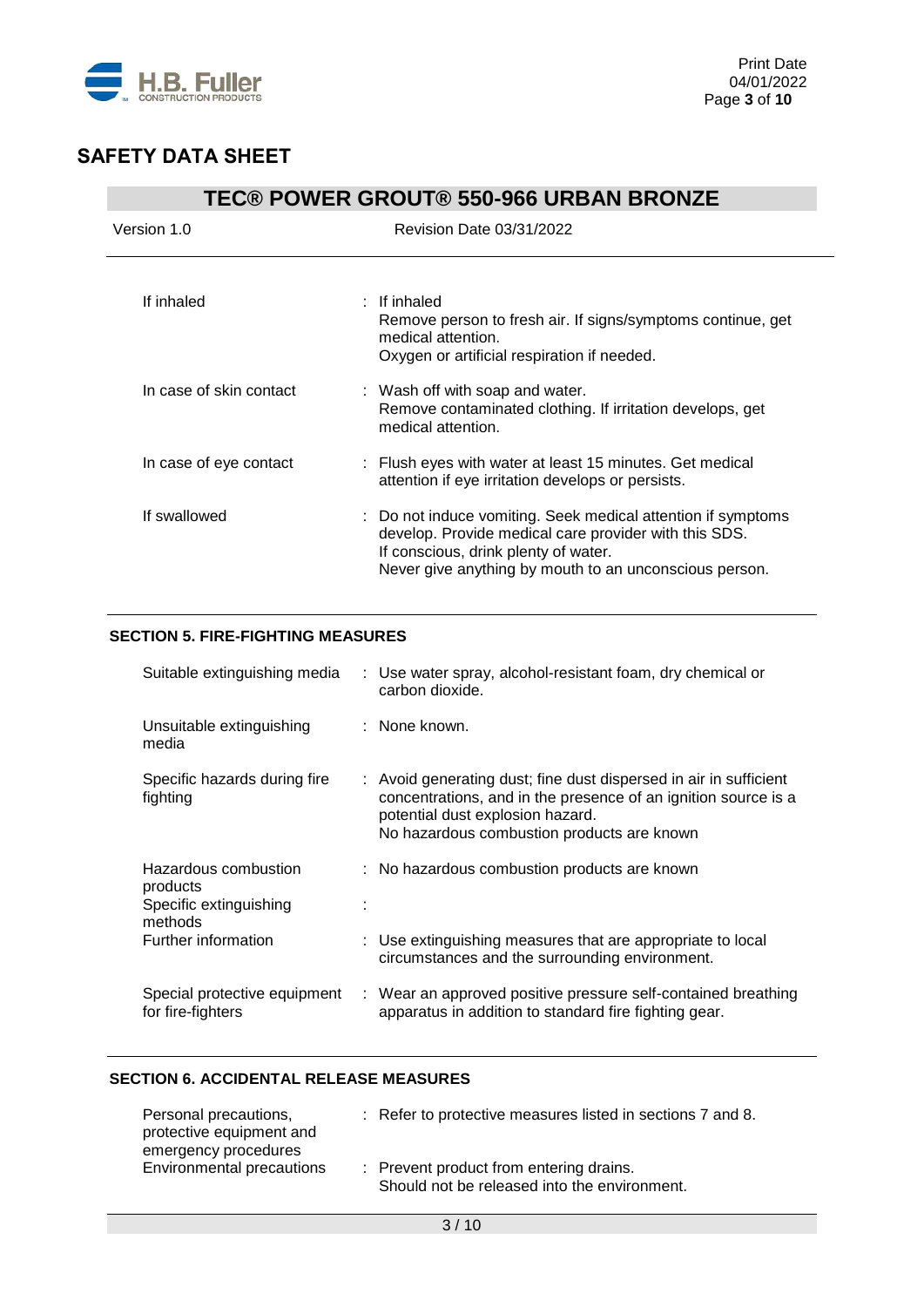

# **TEC® POWER GROUT® 550-966 URBAN BRONZE**

| Version 1.0                                              | <b>Revision Date 03/31/2022</b>                                                                                                                                                                                                                                                                |
|----------------------------------------------------------|------------------------------------------------------------------------------------------------------------------------------------------------------------------------------------------------------------------------------------------------------------------------------------------------|
| Methods and materials for<br>containment and cleaning up | : Use approved industrial vacuum cleaner for removal.<br>Do not use compressed air for cleaning purposes.<br>Dust deposits should not be allowed to accumulate on<br>surfaces, as these may form an explosive mixture if they are<br>released into the atmosphere in sufficient concentration. |
| <b>SECTION 7. HANDLING AND STORAGE</b>                   |                                                                                                                                                                                                                                                                                                |
| Local/Total ventilation                                  | : Use only with adequate ventilation.                                                                                                                                                                                                                                                          |
| Advice on safe handling                                  | : Avoid creating dust.<br>Dry powders can build static electricity charges when<br>subjected to the friction of transfer and mixing operations.<br>Take precautionary measures against static discharges.<br>Provide for appropriate exhaust ventilation and dust collection<br>at machinery.  |
| Conditions for safe storage                              | : Keep tightly closed in a dry and cool place.                                                                                                                                                                                                                                                 |
| Materials to avoid                                       | No special restrictions on storage with other products.                                                                                                                                                                                                                                        |

#### **SECTION 8. EXPOSURE CONTROLS/PERSONAL PROTECTION**

### **Ingredients with workplace control parameters**

| Components    | CAS-No.    | Value type<br>(Form of<br>exposure)                 | Control<br>parameters /<br>Permissible<br>concentration | <b>Basis</b>     |
|---------------|------------|-----------------------------------------------------|---------------------------------------------------------|------------------|
| quartz (SiO2) | 14808-60-7 | <b>TWA</b><br>(Respirable<br>particulate<br>matter) | $0.025$ mg/m3                                           | <b>ACGIH</b>     |
|               |            | TWA (total<br>dust)                                 | 30 mg/m3<br>/ %SiO2+2                                   | OSHA Z-3         |
|               |            | TWA<br>(respirable)                                 | $10$ mg/m $3$<br>/ %SiO2+2                              | OSHA Z-3         |
|               |            | TWA<br>(respirable)                                 | 250 mppcf<br>/%SiO2+5                                   | OSHA Z-3         |
|               |            | TWA<br>(Respirable<br>dust)                         | $0.05$ mg/m $3$                                         | <b>NIOSH REL</b> |
|               |            | TWA<br>(Respirable<br>fraction)                     | $0.1$ mg/m $3$                                          | OSHA P0          |
|               |            | TWA                                                 | $0.05$ mg/m $3$                                         | OSHA Z-1         |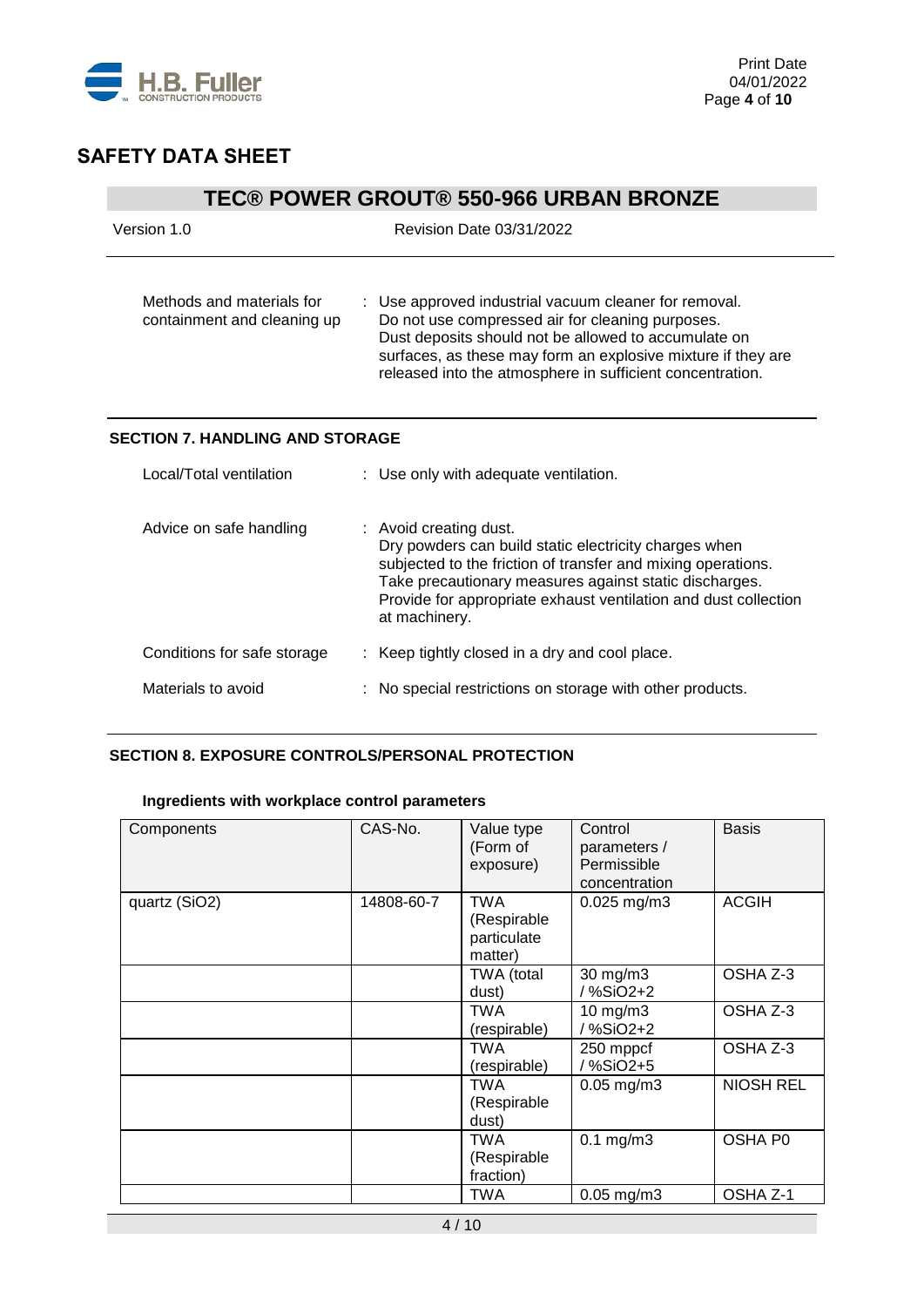

# **TEC® POWER GROUT® 550-966 URBAN BRONZE**

Version 1.0 Revision Date 03/31/2022

|                   |            | (Respirable       |                  |                     |
|-------------------|------------|-------------------|------------------|---------------------|
|                   |            | dust)             |                  |                     |
|                   |            | PEL               | $0.05$ mg/m3     | <b>CAL PEL</b>      |
|                   |            | (Respirable       |                  |                     |
|                   |            | dust)             |                  |                     |
|                   |            | <b>TWA</b>        | $0.1$ mg/m $3$   | OSHA P0             |
|                   |            | (respirable       |                  |                     |
|                   |            | dust fraction)    |                  |                     |
| plaster of Paris  | 26499-65-0 | <b>TWA</b>        | $5 \text{ mg/m}$ | <b>NIOSH REL</b>    |
|                   |            | (Respirable)      |                  |                     |
|                   |            | TWA (total)       | 10 mg/m3         | <b>NIOSH REL</b>    |
|                   |            | TWA (total        | $15$ mg/m $3$    | OSHA <sub>Z-1</sub> |
|                   |            | dust)             |                  |                     |
|                   |            | <b>TWA</b>        | $5$ mg/m $3$     | OSHA Z-1            |
|                   |            | (respirable       |                  |                     |
|                   |            | fraction)         |                  |                     |
|                   |            | <b>TWA (Total</b> | 15 mg/m3         | OSHA P0             |
|                   |            | dust)             |                  |                     |
|                   |            | <b>TWA</b>        | $5$ mg/m $3$     | OSHA P0             |
|                   |            | (respirable       |                  |                     |
|                   |            | dust fraction)    |                  |                     |
|                   |            | PEL (Total        | 10 mg/m3         | CAL PEL             |
|                   |            | dust)             |                  |                     |
|                   |            | PEL               | $5$ mg/m $3$     | <b>CAL PEL</b>      |
|                   |            | (respirable       |                  |                     |
|                   |            | dust fraction)    |                  |                     |
| calcium carbonate | 471-34-1   | PEL (Total        | $10$ mg/m $3$    | <b>CAL PEL</b>      |
|                   |            | dust)             |                  |                     |
|                   |            | PEL               | $5$ mg/m $3$     | <b>CAL PEL</b>      |
|                   |            | (respirable       |                  |                     |
|                   |            | dust fraction)    |                  |                     |
| titanium dioxide  | 13463-67-7 | <b>TWA</b>        | $10$ mg/m $3$    | <b>ACGIH</b>        |
|                   |            | TWA (total        | 15 mg/m3         | OSHA <sub>Z-1</sub> |
|                   |            | dust)             |                  |                     |
|                   |            | TWA (Total)       | 10 mg/m3         | OSHA P0             |
|                   |            | <b>TWA</b> (Total | 10 mg/m3         | OSHA P0             |
|                   |            | dust)             |                  |                     |

**Engineering measures** : Use local exhaust ventilation or other engineering controls to minimize exposures.

### **Personal protective equipment**

| Respiratory protection | : Use respiratory protection unless adequate local exhaust<br>ventilation is provided or exposure assessment demonstrates<br>that exposures are within recommended exposure guidelines. |
|------------------------|-----------------------------------------------------------------------------------------------------------------------------------------------------------------------------------------|
| Filter type            | : Particulates type                                                                                                                                                                     |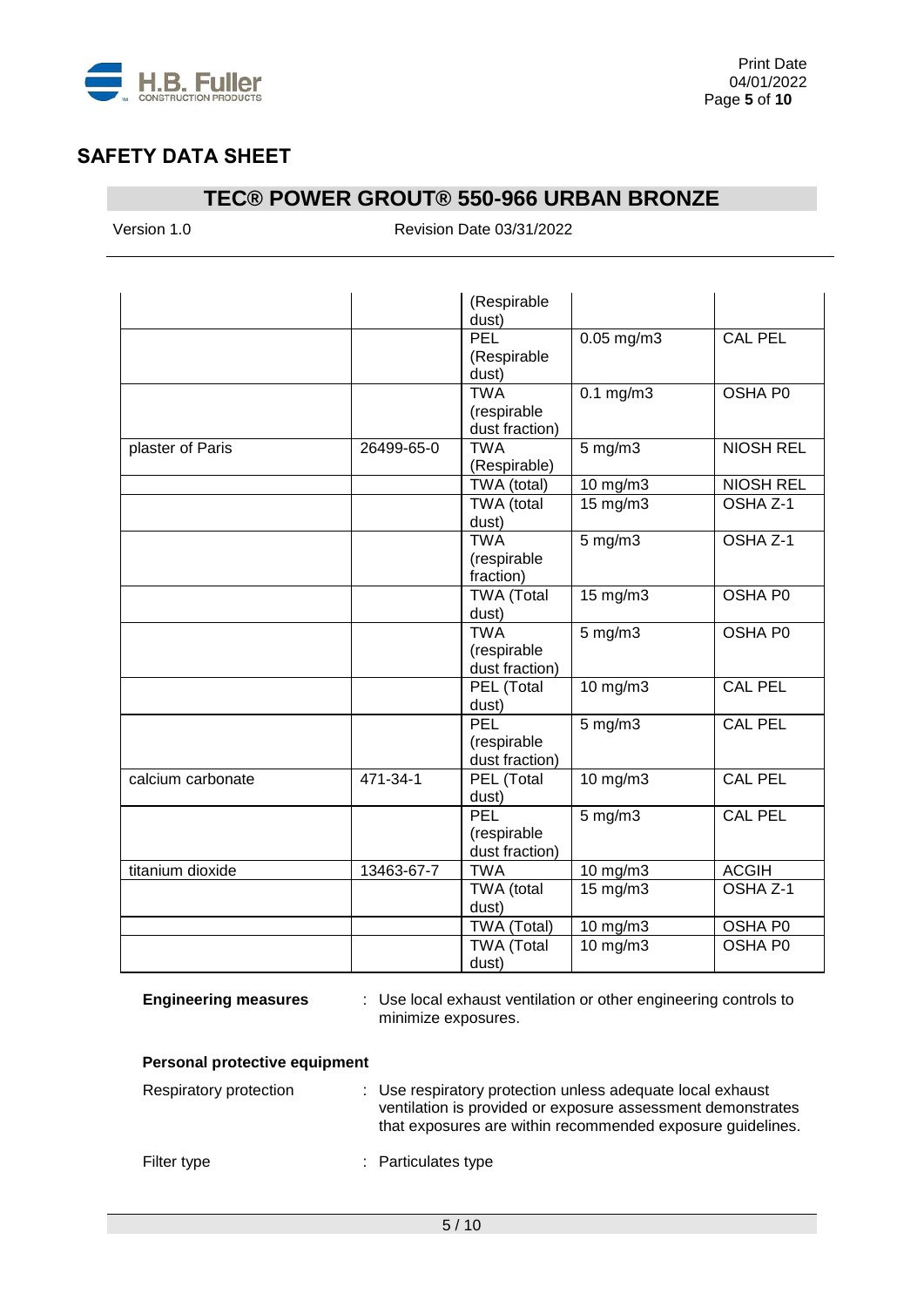

## **TEC® POWER GROUT® 550-966 URBAN BRONZE**

| Version 1.0                 | Revision Date 03/31/2022                                                                                                |  |  |
|-----------------------------|-------------------------------------------------------------------------------------------------------------------------|--|--|
| Hand protection<br>Material | : butyl-rubber                                                                                                          |  |  |
| Eye protection              | Safety glasses with side-shields                                                                                        |  |  |
| Skin and body protection    | : Long sleeved clothing<br>Remove and wash contaminated clothing before re-use.<br>Skin should be washed after contact. |  |  |
| Protective measures         | $:$ Avoid contact with skin.                                                                                            |  |  |
| Hygiene measures            | : Avoid contact with skin, eyes and clothing.                                                                           |  |  |
|                             |                                                                                                                         |  |  |

### **SECTION 9. PHYSICAL AND CHEMICAL PROPERTIES**

| Appearance<br>Color<br>Odor<br>Odor Threshold | powder<br>bronze<br>odorless<br>: no data available               |
|-----------------------------------------------|-------------------------------------------------------------------|
|                                               | $:$ is not determined                                             |
|                                               | is not determined                                                 |
| Evaporation rate<br>Upper explosion limit     | not applicable<br>: Upper flammability limit<br>is not determined |
| Lower explosion limit                         | : Lower flammability limit<br>is not determined                   |
| Density<br>Solubility(ies)                    | $: 11.0$ lb/gal                                                   |
| Water solubility                              | is not determined                                                 |
| Partition coefficient: n-<br>octanol/water    | not applicable                                                    |
| Autoignition temperature                      | $:$ is not determined                                             |
| Viscosity<br>Viscosity, kinematic             | not applicable                                                    |

### **SECTION 10. STABILITY AND REACTIVITY**

| <b>Chemical stability</b>             | : The product is chemically stable.                   |
|---------------------------------------|-------------------------------------------------------|
| Possibility of hazardous<br>reactions | : Hazardous polymerization does not occur.            |
| Hazardous decomposition<br>products   | : No decomposition if stored and applied as directed. |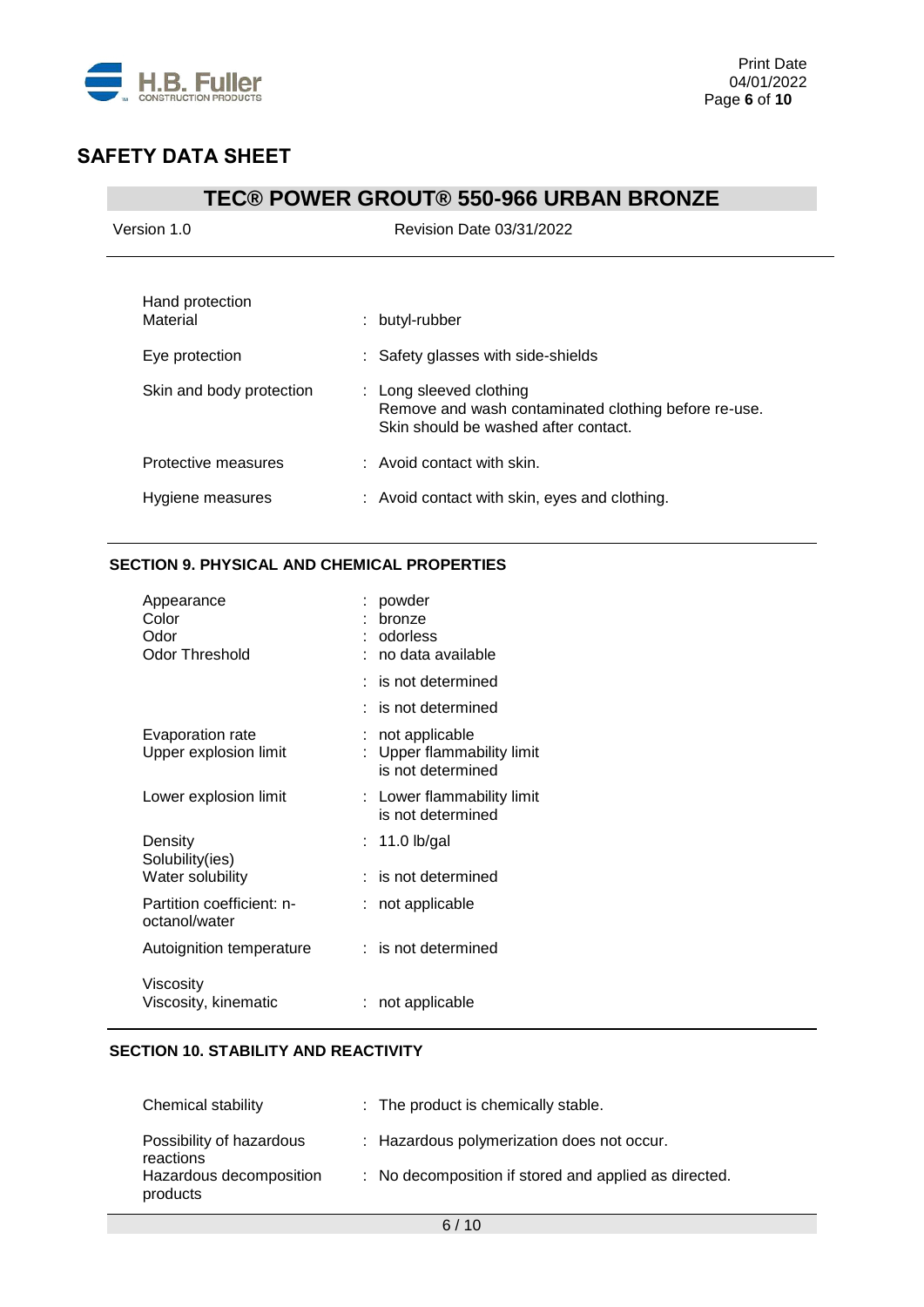

### **TEC® POWER GROUT® 550-966 URBAN BRONZE**

Version 1.0 Revision Date 03/31/2022

### **SECTION 11. TOXICOLOGICAL INFORMATION**

#### **Acute toxicity**

No data available

#### **Skin corrosion/irritation**

No data available

#### **Serious eye damage/eye irritation**

No data available

#### **Respiratory or skin sensitization**

No data available

#### **Germ cell mutagenicity**

No data available

#### **Carcinogenicity**

No data available

#### **Reproductive toxicity**

No data available

#### **STOT-single exposure**

No data available

#### **STOT-repeated exposure**

No data available

### **Aspiration toxicity**

No data available

#### **SECTION 12. ECOLOGICAL INFORMATION**

#### **Ecotoxicity**

No data available **Persistence and degradability**

No data available **Bioaccumulative potential**

**Mobility in soil**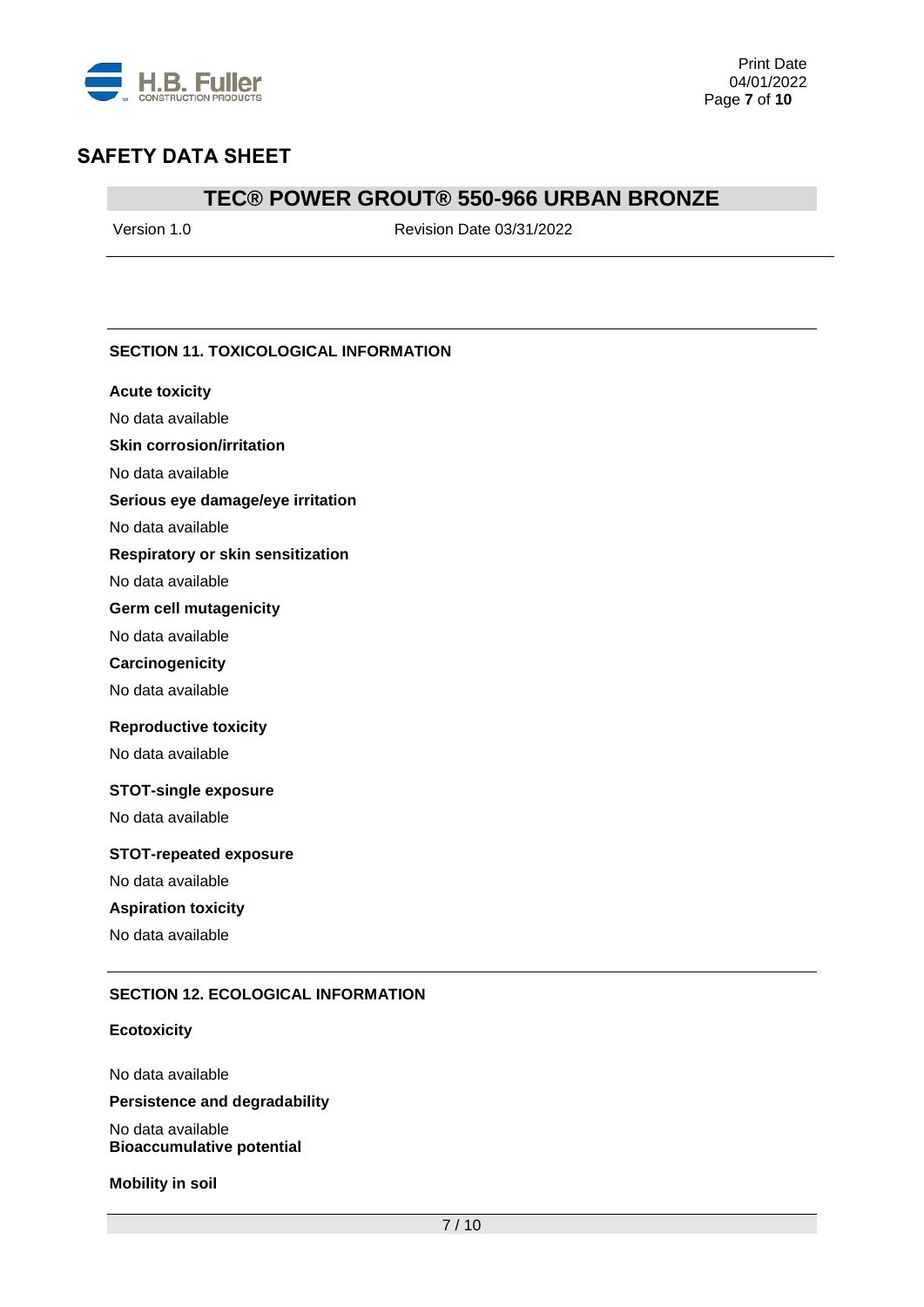

### **TEC® POWER GROUT® 550-966 URBAN BRONZE**

Version 1.0 Revision Date 03/31/2022

### No data available

#### **Other adverse effects**

No data available

#### **SECTION 13. DISPOSAL CONSIDERATIONS**

#### **Disposal methods**

Waste from residues : To the best of our knowledge, this product does not meet the definition of hazardous waste under the U.S. EPA Hazardous Waste Regulations 40 CFR 261. Disposal via incineration at an approved facility is recommended, as industry best practice. Consult state, local or provincial authorities for more restrictive requirements. The hazard and precautionary statements displayed on the label also apply to any residues left in the container.

#### **SECTION 14. TRANSPORT INFORMATION**

#### **International Regulations**

#### **UNRTDG**

Not regulated as a dangerous good

#### **IATA-DGR**

Not regulated as a dangerous good

#### **IMDG-Code**

Not regulated as a dangerous good

#### **Transport in bulk according to Annex II of MARPOL 73/78 and the IBC Code**

Not applicable for product as supplied.

#### **Domestic regulation**

**49 CFR** Not regulated as a dangerous good

### **SECTION 15. REGULATORY INFORMATION**

| SARA 311/312 Hazards | : Carcinogenicity                                            |
|----------------------|--------------------------------------------------------------|
|                      | Specific target organ toxicity (single or repeated exposure) |
|                      | Skin corrosion or irritation                                 |
|                      | Serious eye damage or eye irritation                         |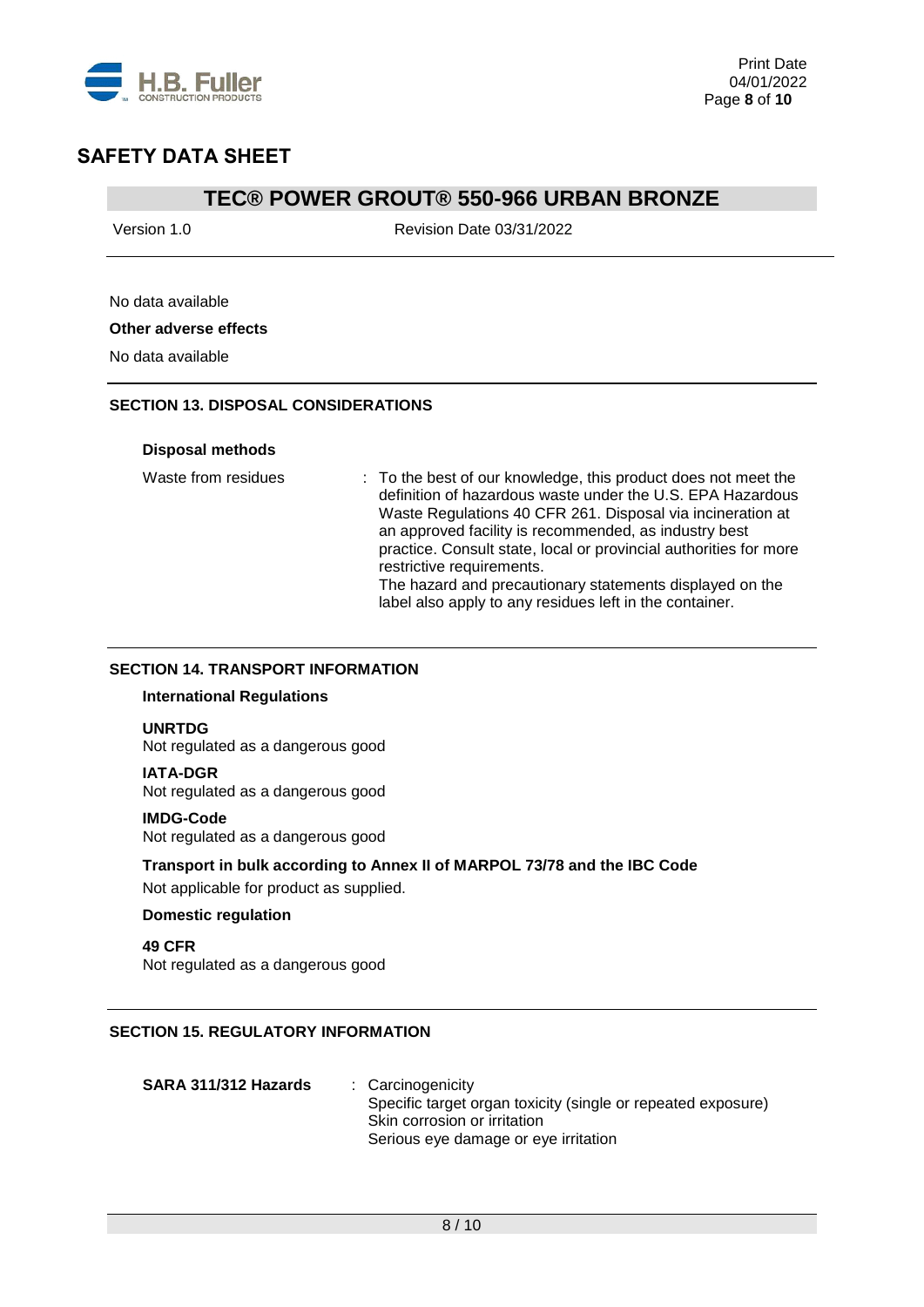

| <b>TEC® POWER GROUT® 550-966 URBAN BRONZE</b>                                                                                      |                                                                                                                                                                                                                                               |  |  |  |
|------------------------------------------------------------------------------------------------------------------------------------|-----------------------------------------------------------------------------------------------------------------------------------------------------------------------------------------------------------------------------------------------|--|--|--|
| Version 1.0                                                                                                                        | <b>Revision Date 03/31/2022</b>                                                                                                                                                                                                               |  |  |  |
|                                                                                                                                    |                                                                                                                                                                                                                                               |  |  |  |
| <b>SARA 302</b>                                                                                                                    | : This material does not contain any components with a section 302<br>EHS TPO.                                                                                                                                                                |  |  |  |
| <b>SARA 313</b>                                                                                                                    | : This material does not contain any chemical components with known<br>CAS numbers that exceed the threshold (De Minimis) reporting levels<br>established by SARA Title III, Section 313.                                                     |  |  |  |
| <b>Clean Air Act</b>                                                                                                               |                                                                                                                                                                                                                                               |  |  |  |
| This product does not contain any hazardous air pollutants (HAP), as defined by the U.S. Clean<br>Air Act Section 112 (40 CFR 61). |                                                                                                                                                                                                                                               |  |  |  |
| <b>US State Regulations</b>                                                                                                        |                                                                                                                                                                                                                                               |  |  |  |
| <b>California Prop 65</b>                                                                                                          | Please contact Supplier for more information.                                                                                                                                                                                                 |  |  |  |
| <b>TSCA</b>                                                                                                                        | The ingredients of this product are reported in the following inventories:<br>All substances listed as active on the TSCA inventory                                                                                                           |  |  |  |
| <b>DSL</b>                                                                                                                         | All components of this product are on the Canadian DSL<br>Inventories LegendTSCA (USA), DSL (Canada), REACH(Europe), AIIC (Australia), NZIoC (New<br>Zealand), ENCS (Japan), KECI (Korea), PICCS (Philippines), IECSC (China), TWINV (Taiwan) |  |  |  |

## **SECTION 16. OTHER INFORMATION**

Prepared by: Global Regulatory Office - phone: 1-651-236-5842 - email: msds.request@hbfuller.com